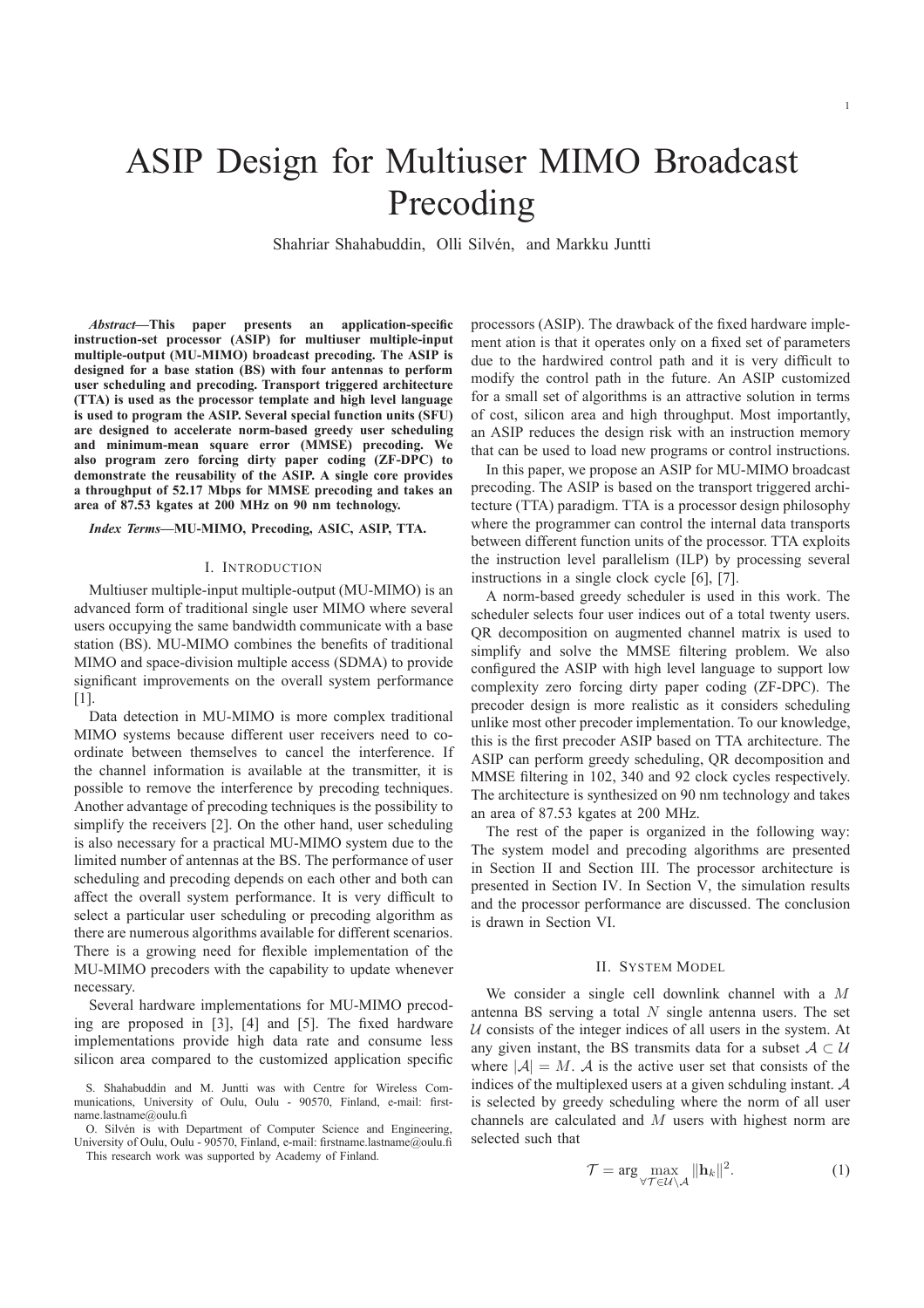We initialize the active user set as an empty set,  $A = \{\phi\}$ .

The BS transmits to  $M$  different active users through  $M$ antennas at any time instant. However, the transmitted signals for different users interfere with each other and thus corrupt the signal designated to any particular user. Thus, the received signal for user  $k$  can be expressed as

$$
y_k = \mathbf{h}_k^H \mathbf{x}_k + \sum_{j \neq k} \mathbf{h}_k^H \mathbf{x}_j + n_k,
$$
 (2)

where  $\mathbf{h}_k \in \mathbb{C}^{M \times 1}$  is the channel vector between the BS and user  $k, \mathbf{x}_k \in \mathbb{C}^{M \times 1}$  is the transmitted signal for user k and  $n_k$  is zero mean Gaussian noise.

The transmitted vector for user  $k$  is obtained by multiplying the beamforming vector  $w_k$  and symbol  $u_k$  as

$$
\mathbf{x}_k = \mathbf{w}_k u_k. \tag{3}
$$

The beamforming vector  $w_k$  is applied to avoid the interference caused by other transmitted signals.

We stack the channel vectors to form a channel matrix  $H \in$  $\mathbb{C}^{M \times M}$  and beamforming vectors to form the precoding matrix  $\mathbf{W} \in \mathbb{C}^{M \times M}$  and thus the input-output relation can be written as

$$
y = HWu + n,\t\t(4)
$$

where **u** is a vector of the original symbols, **n** is the noise vector and y is the received signal vector.

Typically, precoders are designed with respect to a total power constraint of the form

$$
E\|\mathbf{x}\|^2 = \text{Tr}\{\mathbf{W}\mathbf{W}^H\} \le P,\tag{5}
$$

where total power,  $P > 0$ . Total power constraint simplifies the design problem and leads to simple precoders.

# III. PRECODING ALGORITHM

# *A. Zero-Forcing Precoding*

Zero forcing (ZF) is one of the simplest precoding methods. The multiuser channel is decoupled to multiple independent sub-channels in the ZF precoding. ZF can perform very well when the signal-to-noise ratio (SNR) or the number of users is sufficiently high. ZF precoder is essentially a channel inversion problem. Wiesel et al. have shown that pseudo-inverse based precoder is optimal for maximizing any performance measure under total transmit power constraint [2]. ZF precoding matrix can be expressed as

$$
\mathbf{W}_Z = \mathbf{H}^H (\mathbf{H} \mathbf{H}^H)^{-1}.
$$
 (6)

# *B. MMSE Precoding*

ZF precoders do not provide linear capacity growth in the multi user channel. This is due to the fact that ZF precoders impose a stringent requirement that the interference from the receivers has to be removed [8]. A small amount of interference at each receiver helps to consider a large set of potential solutions that provide higher capacity for a given transmit power [1]. We use a regularization of the pseudoinverse to compute the MMSE precoding matrix as

$$
\mathbf{W}_M = \mathbf{H}^H (\mathbf{H}\mathbf{H}^H + \alpha^2 \mathbf{I})^{-1}.
$$
 (7)

where  $\alpha^2$  is the regularization factor. A non-zero regularization factor can be used to allow a measured amount of multi-user interference.

# *C. MMSE Precoding with QR Decomposition*

An extended channel matrix can be formed to solve the MMSE problem in the following way

$$
\underline{\mathbf{H}} = \begin{bmatrix} \mathbf{H} & \alpha \mathbf{I}_N \end{bmatrix} \Leftrightarrow \underline{\mathbf{H}}^H = \begin{bmatrix} \mathbf{H}^H \\ \alpha \mathbf{I}_N \end{bmatrix} . \tag{8}
$$

The right pseudo-inverse of the extended channel matrix takes the following form where the upper half of the equation is the same as MMSE precoder expression of (6).

$$
\mathbf{\underline{W}} = \begin{bmatrix} \mathbf{W}_M \\ \alpha (\mathbf{H} \mathbf{H}^H + \alpha^2 \mathbf{I})^{-1} \end{bmatrix} . \tag{9}
$$

We apply QR decomposition on the Hermitian transpose of extended channel matrix  $H$  as

$$
\underline{\mathbf{H}}^{H} = \begin{bmatrix} \mathbf{H}^{H} \\ \alpha \mathbf{I}_{N} \end{bmatrix} = \underline{\mathbf{Q}} \underline{\mathbf{R}} = = \begin{bmatrix} \mathbf{Q}_{1} \underline{\mathbf{R}} \\ \mathbf{Q}_{2} \underline{\mathbf{R}} \end{bmatrix}.
$$
 (10)

The inversion of  **can be easily found by** 

$$
\alpha \mathbf{I}_N = \mathbf{Q}_2 \mathbf{R} \Leftrightarrow \mathbf{R}^{-1} = \frac{1}{\alpha} \mathbf{Q}_2.
$$
 (11)

Afterwards we use the expression of (10) to further simplify (11) as

$$
\underline{\mathbf{W}} = \frac{1}{\alpha} \underline{\mathbf{Q}} \mathbf{Q}_2^H = \frac{1}{\alpha} \begin{bmatrix} \mathbf{Q}_1 \mathbf{Q}_2^H \\ \mathbf{Q}_2 \mathbf{Q}_2^H \end{bmatrix} . \tag{12}
$$

From (9) and (12) we get

$$
\mathbf{W}_M = \frac{1}{\alpha} \mathbf{Q}_1 \mathbf{Q}_2^H.
$$
 (13)

A similar approach is taken in [9] to simplify the MMSE precoding applying QR on extended channel matrix. The regularization factor is traditionally calculated as

$$
\alpha^2 = \frac{M\sigma^2}{P},\tag{14}
$$

where  $\sigma^2$  is the noise variance and P is the power constraint.

## *D. ZF-DPC Precoding*

Dirty paper coding (DPC) is a highly nonlinear technique and its implementation is a very challenging problem [10]. Zero forcing dirty paper coding (ZF-DPC) is a reduced complexity suboptimal DPC scheme that was first proposed in [11]. The channel matrix is decomposed to a lower triangular matrix  $L \in \mathbb{C}^{M \times M}$  and a unitary matrix  $\mathbf{Q} \in \mathbb{C}^{M \times \tilde{M}}$  to apply the ZF-DPC. It converts the symbol vector such a way that multiplying the symbol vector with L creates a diagonal matrix [12]. Afterwards, the modified symbol vector is multiplied by Hermitian transpose of the unitary matrix,  $\mathbf{Q}^{H}$  and transmitted over the channel. A new symbol vector  $\tilde{u}$  to convert the nondiagonals of L to zero can be obtained as

$$
\tilde{u}_i = u_i - \sum_{j=1}^{j=i-1} \frac{l_{ji}}{l_{ii}} u_j,
$$
\n(15)

where u is the original symbol vector. ZF-DPC pre-cancels the interference without any loss of information.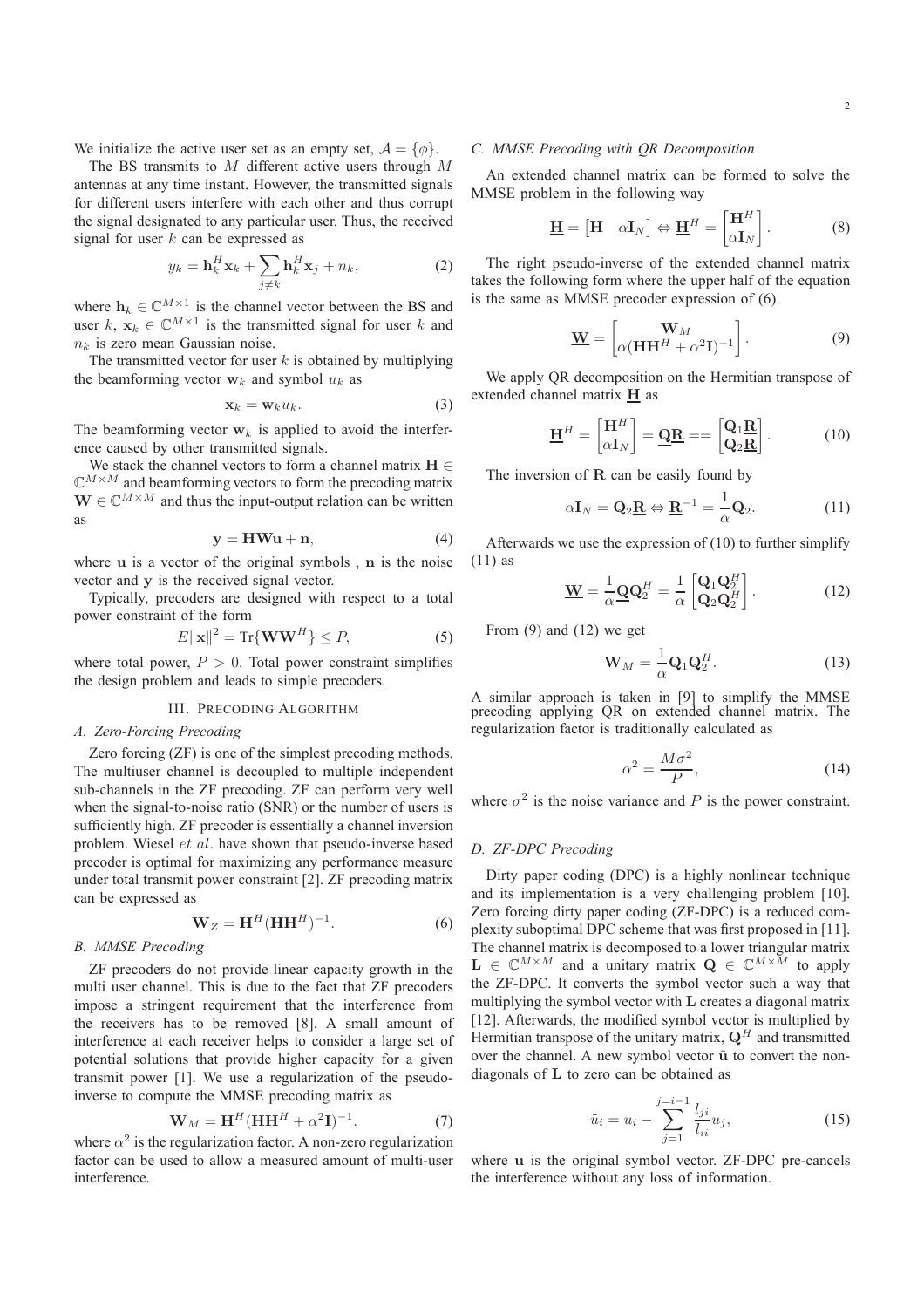## IV. MU-MIMO PRECODING ASIP

The ASIP is designed for a BS with  $M = 4$  antennas that serves M active users out of a total  $N = 20$  users. The precoder chain can be divided in four sections as shown in Fig. 1, they are scheduling, matrix decomposition, precoding and power constraint. A norm-based greedy scheduling and total power constraint is used in this work. MMSE precoding is the primary focus of this work, but the ASIP is designed in such a way so that it can support ZF-DPC too. QR-decomposition is used for matrix decomposition as it is needed for both precoding algorithms.



Fig. 1. MU-MIMO precoder.

#### *A. Special Function Units*

Several hardware units to accelerate MU-MIMO precoding are designed for the processor in addition to the general purpose function units (FU). We call them special function unit (SFU) throughout the paper. Two SFUs are designed to accelerate the greedy scheduling. A SFU called MGN is designed to calculate the absolute value of any complex number. Two real valued multipliers are used inside the MGN to compute the square of real and imaginary parts of the inputs. Another SFU, named SORT, is designed for sorting the values. We use an insertion sorter that takes the summation of absolute values and the corresponding indices as inputs at a time and keeps the indices of highest four values in sorted order.



Fig. 2. Inverse square root (ISQRT) SFU.

The reciprocal of the norm of a vector is needed in QR decomposition. We design a three cycle inverse square root unit called ISQRT in this work. The architecture of the ISQRT unit is shown in Fig. 2. A look-up table (LUT) is used to hold the precomputed inverse square root values of all possible integers of the fixed point input. A 6-bit integer is used for the fixed-point input and thus, a LUT of size  $2^6$  is used for ISQRT. The output of the LUT  $x_0$  is used as an initial guess for the Newton-Rhapson method. A single iteration of the Newton-Rhapson is used to find the square root of any input  $a$  as

$$
x_1 = x_0(1.5 - .5 * a * (x_0)^2). \tag{16}
$$

Three real multipliers are used in ISQRT and two registers are used in between to shorten the critical path. A similar approach is taken to design a real-valued division circuit that is needed for ZF-DPC precoding.

## *B. High Level Architecture*

A part of the TTA processor for MU-MIMO precoding is illustrated in Fig. 3. For readability, the whole processor figure is not given. The black horizontal straight lines represent the buses of the processor. The vertical rectangular blocks represent the sockets.



Fig. 3. Implemented processor with reduced number of functional units.

The 32-bit fixed point processor core includes the load/store unit (LSU), arithmetic logic unit (ALU), global control unit (GCU), register files (RF), several SFUs and conventional FUs. The channel vectors of  $N = 20$  users are stored in a memory. LSU can read a single value from the memory in a single cycle. A first-in-first-out (FIFO) memory buffer is used to write the output of the processor. Due to the data dependency of QR algorithm, it is not possible to utilize more than four multipliers in an instant. Therefore, four complex-multipliers are included in the ASIP. The real division unit is used for the ZF-DPC calculations of (15). Twenty five buses are used to support ILP and reduce the latency. Fifteen RFs are used to save the intermediate results in this work. The GCU is used to support jump and branching.

## V. RESULTS AND DISCUSSION

We present sum-rate performance of greedy scheduling and compare with Gram-Schmidt (GS) based semiorthogonal user selection (SUS) and Round Robin scheduling algorithm in Fig. 4. ZF precoding is used with all schdulers. A cell edge scenario is considered where path loss is assumed to be equal for all the users in the system in order to eliminate the bias. By doing so, we ensure that the sum rate performance in Fig. 4 is only guided by the schedulers. The greedy scheduler achieves lower sum rate compared to SUS, but achieves higher sum rate compared to Round Robin scheduler. However, its complexity is significantly lower than SUS. Moreover, the gap between greedy and SUS decreases when path loss is introduced.

We present the bit error-rate (BER) performance of ZF, MMSE and ZF-DPC precoders for various SNR in Fig. 5. An additive white Gaussian noise (AWGN) channel is used for QPSK modulation and the BER is averaged over 100 000 Monte-Carlo trials. A greedy scheduler is used to select four users out of  $N = 20$  users. It can be seen that the BER performance of DPC is better than MMSE and ZF in this scenario.